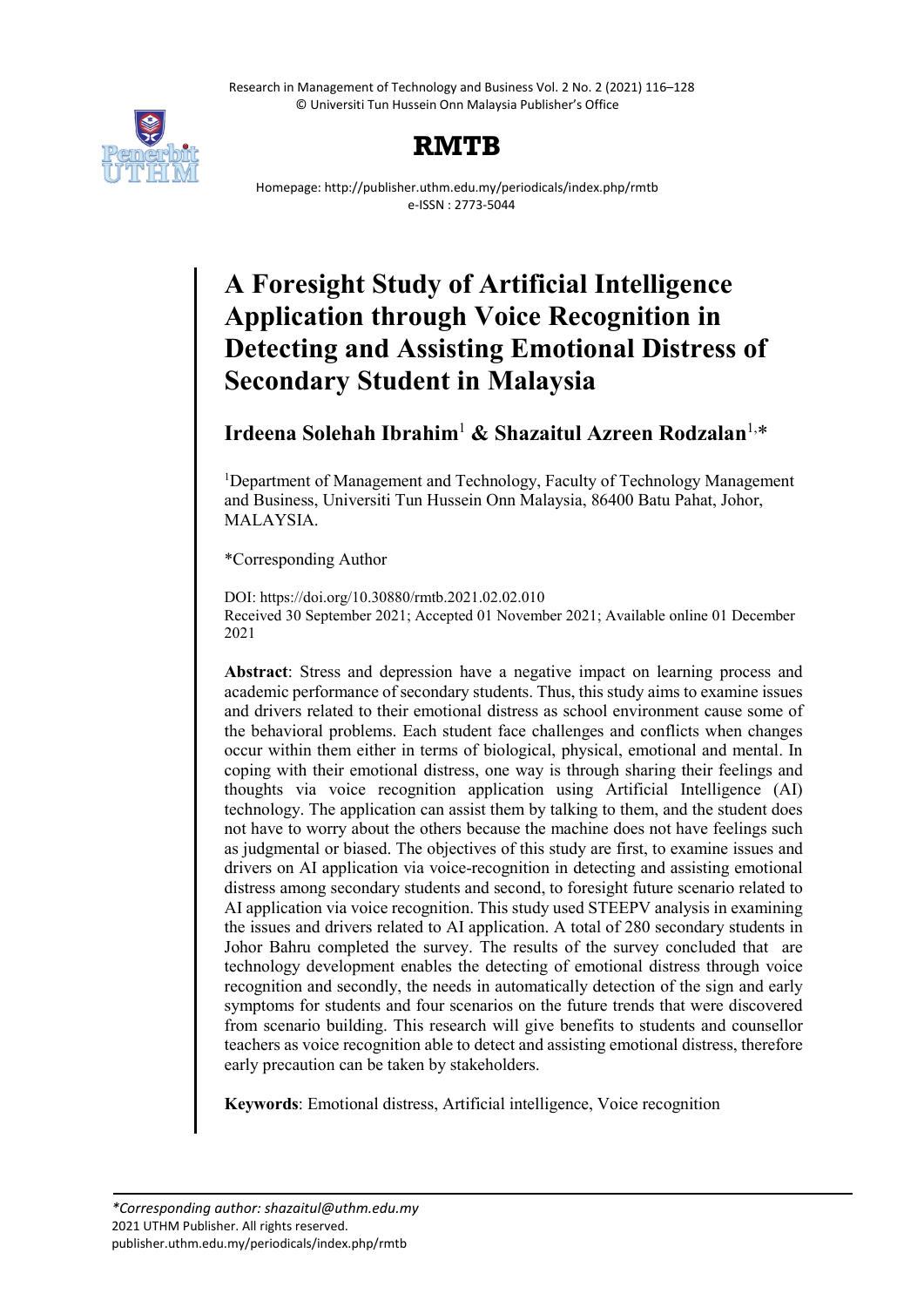#### **1. Introduction**

Everyone in this world required to have a good and positive mental health as it results in positive development in terms of their overall health and wellbeing. According to Jones (2015), it is essential for everyone to have positive sense of identity, able to manage emotions and build social relationship with others. Unfortunately, if someone are unable to have positive mental health, it is estimated that 20- 30% of them will experience with emotional distress and worse, lead to mental health problems (Boyce, 2004). Since mental health is important in people's development, thus, this study will focus on secondary school students as early precautions can be taken before it getting worse. Furthermore, the today's challenges such as online learning class contribute to more stressful situation. This study aims to examine issue and drivers of Artificial Intelligence (AI) application via voice recognition in detecting and assisting students' emotional distress. The general idea is that application will help the student to assist them in coping with their grief. The student will able to monitor their mental health everyday day.

Furthermore, the application also gives benefits to the counsellor's teachers. The teachers can also use the apps for detection of anxiety and depression that caused by emotional distress. The exposure is by voice recognition which comes from the idea in a recent study, a correlation between the voice of the patient and emotional distress (Marmor et al., 2016). The AI will analyse the student's voice and come out of the diagnose. So, it will make teachers task more accessible and more accurate diagnose.

#### 1.1 Research Background

Stress is a situation where a person have feelings of emotional due to an event that trigger them either to be positively or negatively thinking. Usually, people keep to claim stress as negative situation, but stress can become a positive situation, depends on how people face with the event. Stress can come in many types of feelings such as angry, frustrated and nervous. One main point here is how the person look and manage his or her own stress. Similar to an adult, a teenager also face with stress, mainly challenges at school whereby they need to get good results, compete with his or her friend and currently challenges with online learning due to Covid-19 pandemic. If stress is not being managed properly and no coping mechanism apply, it will lead to distress. Distress is an aversive, negative state in which coping and adaptation processes fail to return an organism to physiological and psychological homeostasis (Carstens & Moberg, 2000). When students unable to respond and resolve their problems, it can triggers feelings such as fatigue, physical illness, sleep disturbance, poor concentration and more worsen, it lead to anxiety, depression and taking drug and alcohol use.

Meanwhile, in Malaysia, there are three significant challenges: mental health issues, academic pressure and unfavourable school experience (Rafidi, 2020). Even though the education system started to focused on cognitive, emotional intelligence and spiritual intelligence, academic achievement still a top priority. These factors that lead the challenge to survive schooling years. Stress also a contributing factor to the rise of mental health issues such as emotional distress among student. The class environment, such as disruption from a misbehaving classmate, also take part as a student, find it difficult to understand the lessons and raise the student's stress.

#### 1.2 Problem Statements

There are two issues motivated this research to be conducted. Firstly, the issue of student that experience emotional distress is arising. This is proven by a national survey that revealed that Malaysian aged 13 to 17 are suffering from mental health problems. According to Program Minda Sihat in 2017 by the Ministry of Education, out of 284,516 students who have to participate. 5104 students have identified received intervention from school's counsellors (Chonghui et al., 2018). Besides the Ministry of Health of Malaysia have conducted a mental health survey in 2012, which the result was 5.5% of the were try to attempt in suicide. Another study was conducted in 2017 by the Ministry of Health in shows that 10% from 247,497 students in Malaysia attempting suicide during the past 12 months. From the survey shows there is rising suicidal thought in the student that led by the emotional distress.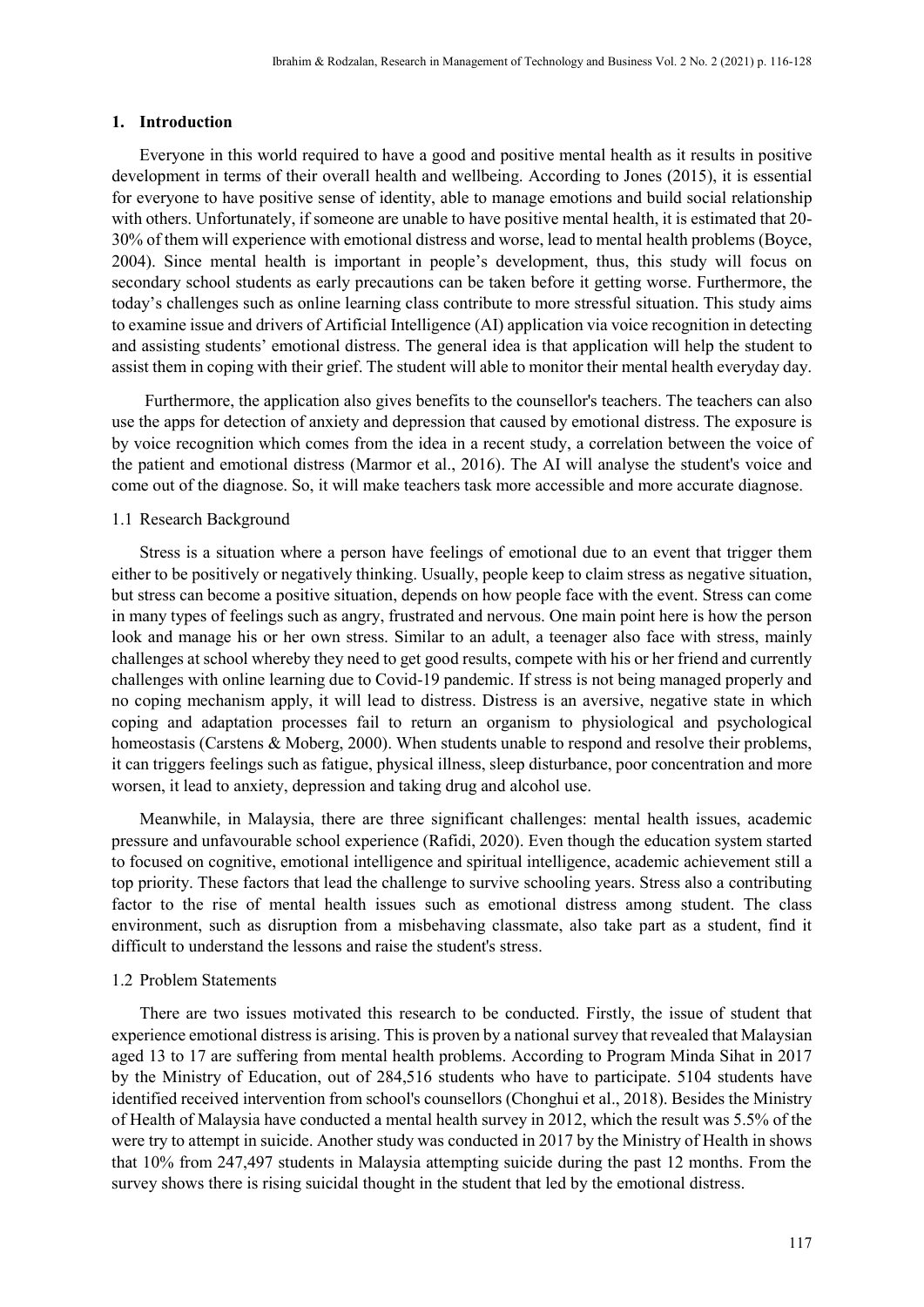Next, the student suffers emotional distress which related to inappropriate task or workload, such as assignments, examinations and being compared to other achievement and bias treatment from teachers (Yusoff et al. 2011). So the student must manage the stress by learning coping mechanisms. Student refuses to express their feeling. The counsellors' teachers can play their role by using the application to detecting students' problems. So the result can be more accurate and fast to identify the emotional distress. Moreover, schools need more counsellor teachers. They stated that each session with student consuming about half an hour and if with the parent it will take about two hours. The average of 1,200 students visits school counsellor a year, and their services are needed about 2% each year (Rajaendram, 2019). So it can be concluded that, to solve this problem the counsellor teachers can use this application to assist their student.

The second issues are the readiness of using the application in school. The application is still new in Malaysia. The initial overview of Artificial Intelligence (AI) is in an infant state. Furthermore, AI Readiness Index compiled by Oxford Insights revealed Malaysia at ranked 22 in the world for readiness to implement AI in the delivery of public services to citizens (Canada's International Development Research Centre (IDRC), 2020).

#### 1.3 Research Questions

- (i) What are the issues and drivers of Artificial Intelligence (AI) application through voice recognition in detecting and assisting emotional distress among secondary school students?
- (ii) What are the future trends Artificial Intelligence (AI) application through voice recognition in detecting and assisting emotional distress among secondary school students?

#### 1.4 Research Objectives

- (i) To examine the issues and drivers of Artificial Intelligence (AI) application through voice recognition in detecting and assisting emotional distress among secondary school students.
- (ii) To explore future trends of Artificial Intelligence (AI) application through voice recognition in detecting and assisting emotional distress among secondary school students.

## 1.5 Research Scope

This research is conducted to perceive the insight of secondary students to think about using Artificial Intelligence (AI) as the detection of emotional distress through voice recognition. Therefore, secondary students are suitable as respondents for this research. Using table to determining sample size by Krejcie & Morgan (1970), a total 351 secondary school students was selected as respondents for this study, based on total population of 49,357 secondary school students in Johor Bahru.

#### 1.6 Significance of Research

This research will benefits students and counsellor teachers. The application will help them by assisting them in managing their distress problem. Besides, having the use of the mobile application will accompany them. It can also give a response to them whenever the student feels terrible. Students who develop stress reduction skills learn how to handle and cope better without hurting themselves or others. Besides, this application will reduce the anxiety for the student to open up their feeling. The essential things in the coping mechanism, the student, need to more talk if they were facing a stressful day. So the application can assist them by talking to them, and the student does not have to worry about the others because the machine does not have feelings such as judgmental or biased.

#### **2. Literature Review**

In this chapter, the researcher does a literature review based on past research that revolves around Artificial Intelligence (AI) technology. It also will discuss the issue and critical drivers in STEEPV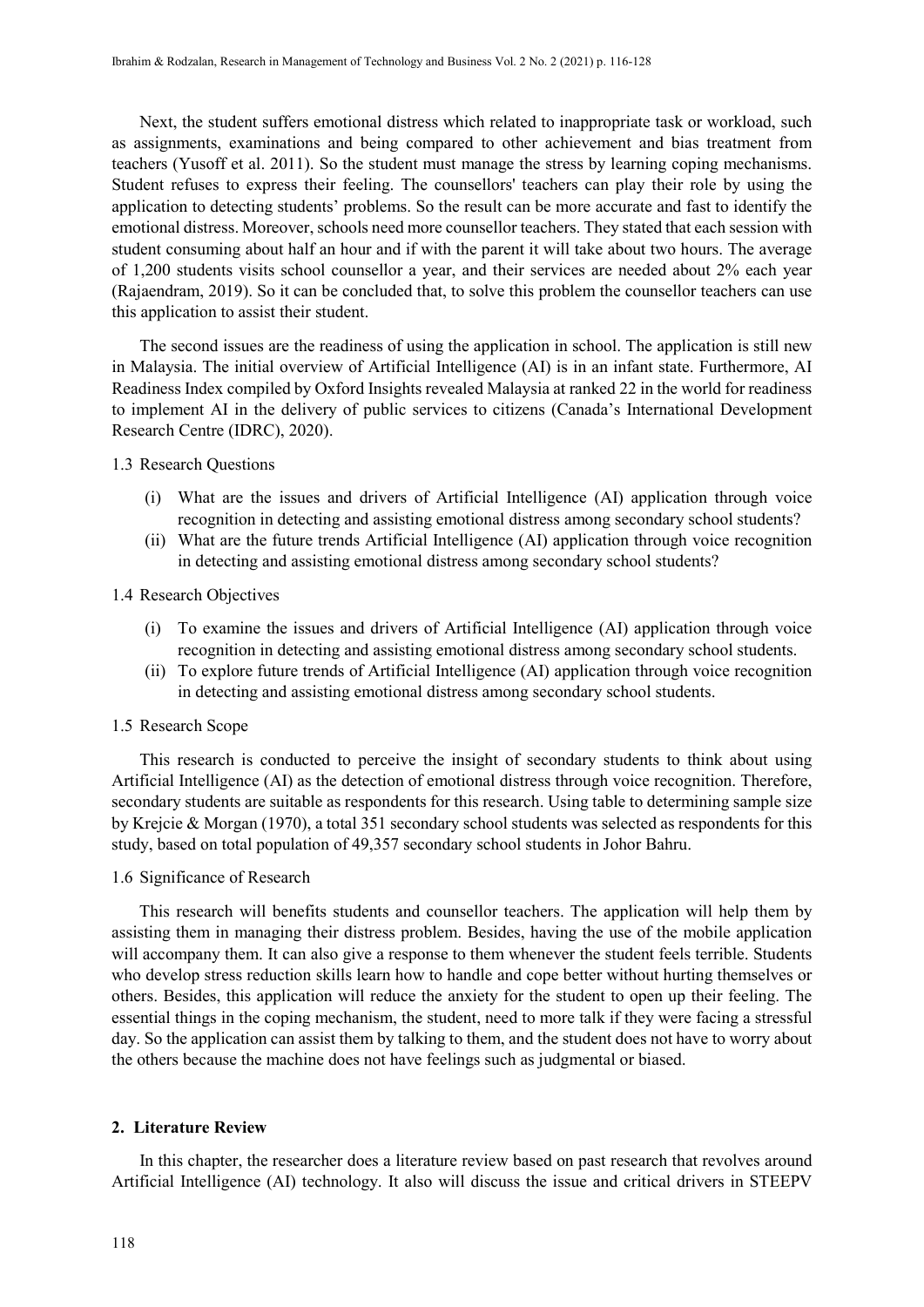method. STEEPV methods will look into social, technology, environment, economy, political and value. It will review all the issues and drivers of AI application through voice recognition in detecting and assisting emotional distress among secondary school students.

Social is related to ways of life (e.g. use of leisure time, family living patterns); demographic structures, social inclusion and cohesion issues (e.g. lifestyles, level of (in)equality, educational trends), health consciousness or population growth. Technology is related to rates of technological progress, the pace of innovation diffusion, risk of technology (e.g., health and security problems) and technology incentives. Economic is related to level  $\&$  distribution of economic growth, industrial structures, competition, markets & financial issues, purchasing power, exchange rates. The environment is related to sustainability & climate change; more localized environmental issues (e.g., pollution, resource depletion, associated biodiversity and welfare concerns). Political is related to Dominant political viewpoints/parties, political (in)stability, regulation & legal issues, government actions, lobbying by NGOs/pressure groups. Value can be related to attitudes to working life (e.g., entrepreneurialism, career aspirations, deference to authority, demands mobility across jobs, places, etc.). It is also can be a preference for leisure, culture and social relations.

Table 1 shows all ten key terms derived from STEEPV analysis. These ten key terms were merged from a total of 74 issues and drivers related to AI application through voice-recognition in detecting and to assisting the emotional distress of secondary students in Malaysia.

| No.            | Key Terms                                                                                    |
|----------------|----------------------------------------------------------------------------------------------|
| $\overline{1}$ | Needs in automatically detection the sign and early symptoms.                                |
| $\overline{2}$ | Technology development enables the detecting of emotional distress through voice             |
|                | recognitions.                                                                                |
| 3              | Increase the chances for students accessing their mental health                              |
| $\overline{4}$ | A.I. technology is more reliable than human competency.                                      |
| 5              | School environment policy in assisting mental health student.                                |
| 6              | Rules and regulation that can safeguards user's data, privacy and security.                  |
| 7              | Accuracy in detecting the symptom of emotional distress/depression.                          |
| 8              | An early detection system in a mobile application could improve the quality of life in terms |
|                | of productivity, time and cost.                                                              |
| 9              | Data collection are massive to increase A.I. technology capabilities in detection.           |
| 10             | School environment led to emotional distress among student.                                  |

**Table 1: Key terms**

#### **3. Methodology**

The methodology is the part where it focuses on the data collection method and the aspects needed in research. The effectiveness of research is determined by the data collection method, data analysis and the outcome of the research. Among the topics discussed in this chapter include research design, population and sampling, research instrument, data analysis, pilot test and the data analysis method at the final stage of research.

#### 3.1 Research Design

In this study, the researcher uses a quantitative method as a research design. Quantitative approach is a process where the data is obtained through specific procedures like conduct a questionnaire or survey, observation or get an insight to the problem statement of the research.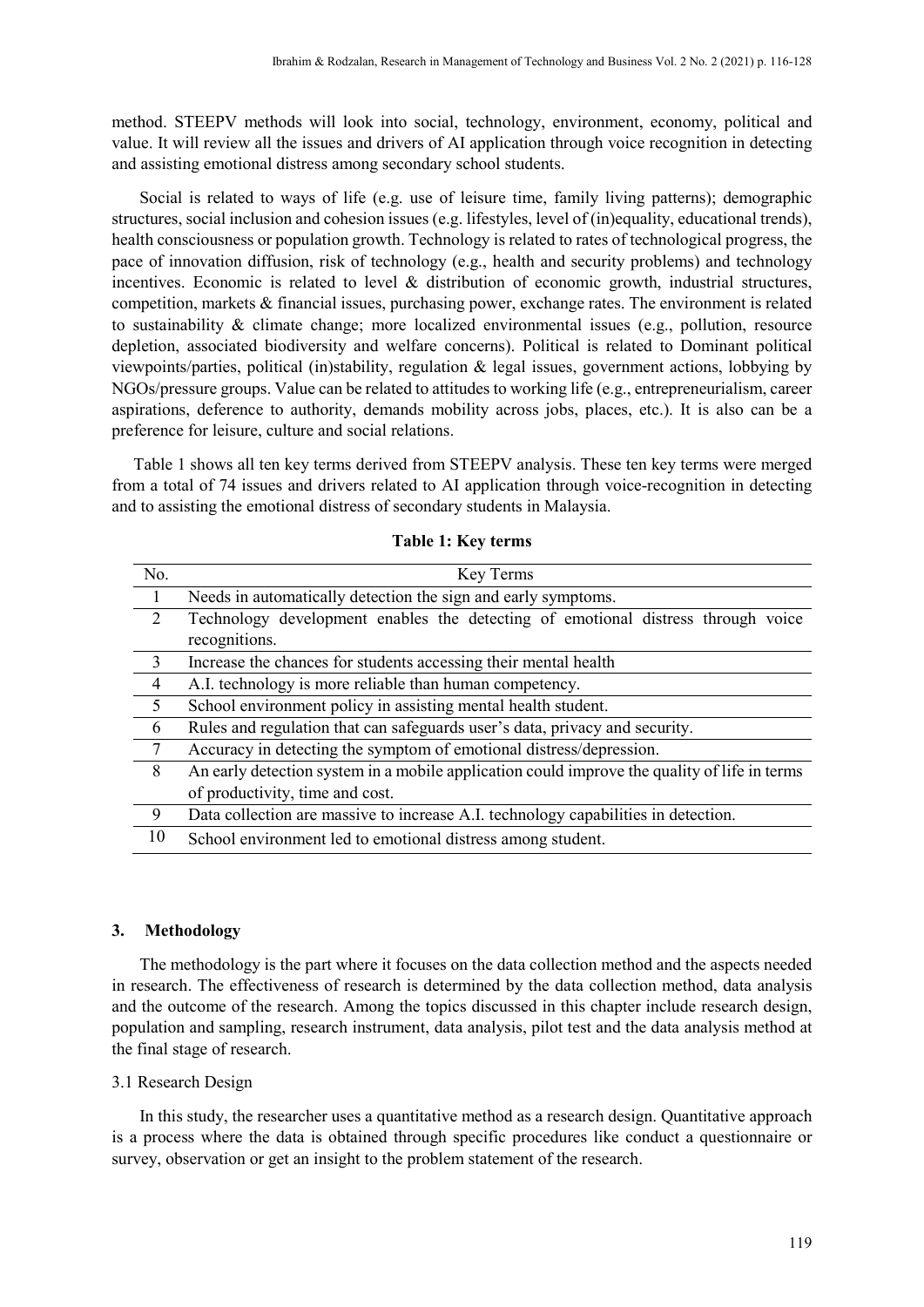#### 3.2 Population and Sampling

A total population of secondary school students in Johor Bahru was 49,357. The sample size of study was based on table to determining sample size by Krejcie & Morgan (1970). Based on the table, there are 351 secondary school students was selected as respondents in this study.

#### 3.3 Research Instrument

Research instrument is also an essential element for a research. The main research instrument in this study is questionnaire. The questionnaire was self-developed based on the merged issues and drivers from STEEPV analysis. There are four sections in the questionnaire, which are demographic (Section A), importance of AI application through voice recognition (Section B), impact and uncertainty of AI application through voice recognition (Section C and Section D).

#### 3.4 Data Collection

Data collection stage is essential in ensuring that the research results obtained, which is accurate, definite, and it can be justified by solid reasoning. Types of data used for the research is primary data. The research is conducted to see the insight of secondary students to think about using artificial intelligence as the detection of emotional distress. Therefore, secondary students are suitable as respondents for this research. The research will be conducted in Johor Bahru by using survey method.

#### 3.5 Data Analysis

After collecting all the data, and compiled it together. The data have been analysed statistically. Since the research is a descriptive method, therefore, the obtained quantitative data is analysed using frequency and percentage to find the main driver of the research.

#### **4. Results and Discussions**

#### 4.1 Demographic Profile

Table 2 reports demographic profile of respondents. Majority of respondents were female as compared to male respondents. There are slightly balance in number of respondents who were in Form 4 and Form 5. Almost half of the respondents were Malay. In regards to knowledge and familiarity of Artificial Intelligence and mental health application, majority of them are familiar with the application. Almost half of respondent do not familiar in using mental health application. However, they tend to acknowledge that the application is useful.

|             | Frequency $(f)$ | Percentage $(\% )$ |
|-------------|-----------------|--------------------|
| Gender      |                 |                    |
| Male        | 96              | 34.3               |
| Female      | 184             | 65.7               |
| Total       | 280             | 100.0              |
| Age         |                 |                    |
| 16 (Form 4) | 117             | 41.8               |
| 17 (Form 5) | 163             | 58.2               |
| Total       | 280             | 100.0              |
| Races       |                 |                    |
| Malay       | 139             | 49.6               |
| Chinese     | 53              | 18.9               |
| India       | 47              | 16.8               |

#### **Table 2: Demographic profile**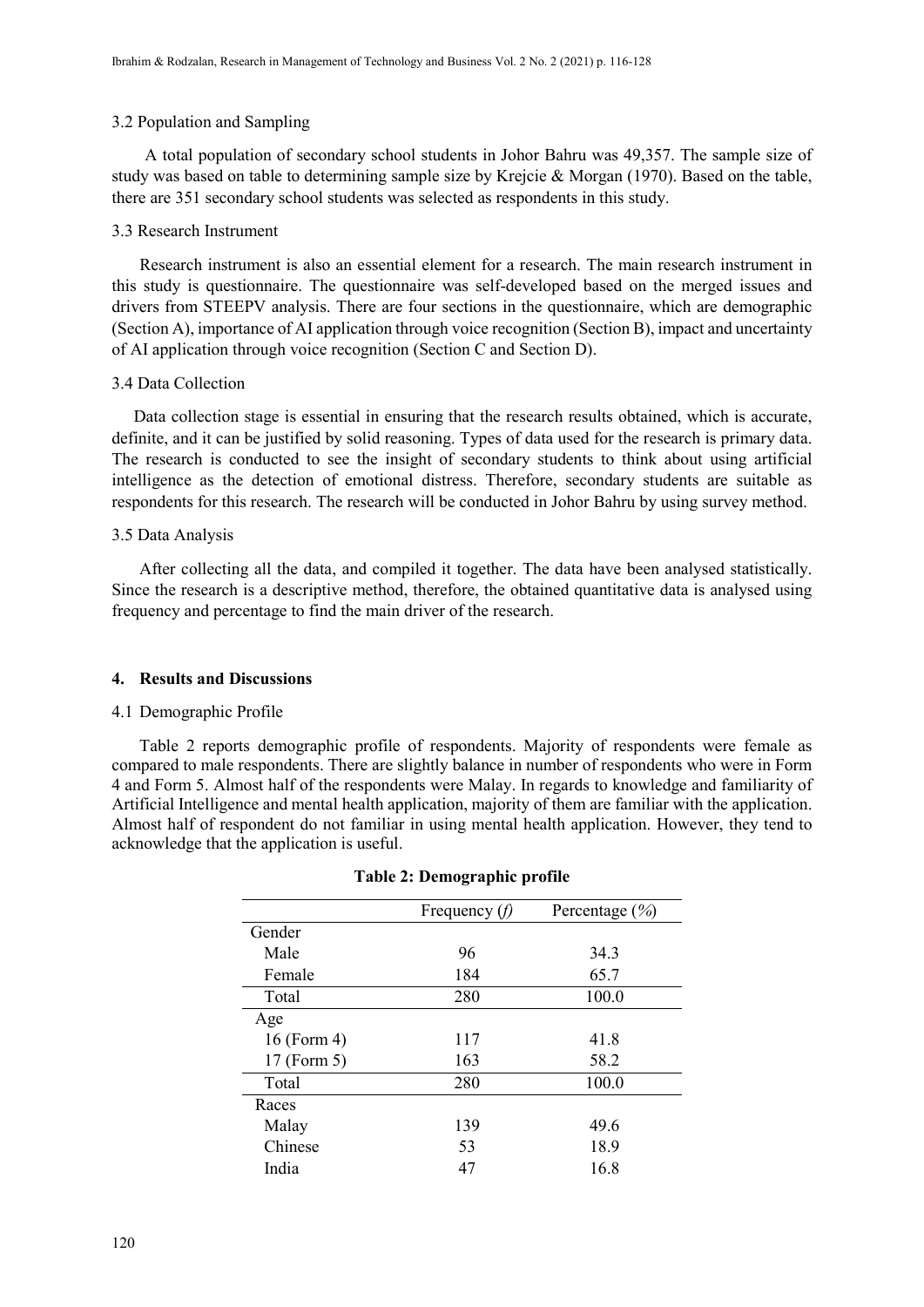| Others                                                   | 41                                          | 14.6  |  |  |  |
|----------------------------------------------------------|---------------------------------------------|-------|--|--|--|
| Total                                                    | 280                                         | 100.0 |  |  |  |
| Knowledge and familiarity of Artificial Intelligence and |                                             |       |  |  |  |
| Mental Health application                                |                                             |       |  |  |  |
| Yes                                                      | 176                                         | 62.9  |  |  |  |
| No                                                       | 104                                         | 37.1  |  |  |  |
| Total                                                    | 280                                         | 100   |  |  |  |
| Frequency of Mental Health Application Familiarity Among |                                             |       |  |  |  |
| <b>Students</b>                                          |                                             |       |  |  |  |
| Yes (more than 5)                                        | 52                                          | 18.6  |  |  |  |
| Yes (less than 5)                                        | 100                                         | 25.7  |  |  |  |
| No                                                       | 128                                         | 45.7  |  |  |  |
| Total                                                    | 280                                         | 100   |  |  |  |
| The Usage of Mental Health Application Among Students    |                                             |       |  |  |  |
| Yes                                                      | 96                                          | 34.3  |  |  |  |
| No                                                       | 184                                         | 65.7  |  |  |  |
| Total                                                    | 280                                         | 100   |  |  |  |
|                                                          | The Usefulness of Mental Health Application |       |  |  |  |
| Very Useful                                              | 44                                          | 15.7  |  |  |  |
| Useful                                                   | 108                                         | 38.6  |  |  |  |
| Somewhat Useful                                          | 86                                          | 30.7  |  |  |  |
| Not Useful                                               | 42                                          | 15.0  |  |  |  |
| Total                                                    | 280                                         | 100   |  |  |  |

## 4.2 Analysis of Key Terms based on its Importance

Based on Table 3, key term 10, "An early detection system in a mobile application could improve the quality of life in terms of productivity, time and cost" scored the highest mean ( $\mu$ =3.43,  $\sigma$ =1.33). It indicates most of the respondents agreed the importance of early detection of emotional distress can improve the quality of life. The lowest mean represents by the key term 1 "School environment led to emotional distress among student" ( $\mu$ =2.38,  $\sigma$ =1.42). It shows respondents tend to claim that school environment is only a factor that lead to emotional distress among students. Perhaps, they are many other factors that can trigger emotional distress among secondary school students.

|  |  |  | Table 3: Descriptive analysis on importance variable |  |
|--|--|--|------------------------------------------------------|--|
|--|--|--|------------------------------------------------------|--|

| No. | Key Terms                                                                                                                                        | Mean $(\mu)$ | Standard Deviation $(\sigma)$ |
|-----|--------------------------------------------------------------------------------------------------------------------------------------------------|--------------|-------------------------------|
| 1   | School environment led to emotional distress<br>among student.                                                                                   | 2.38         | 1.42                          |
| 2   | School environment policy in assisting mental<br>health student.                                                                                 | 3.33         | 1.31                          |
| 3   | Needs in automatically detection the sign and<br>early symptoms.                                                                                 | 3.16         | 1.31                          |
| 4   | AI technology is more reliable than human<br>competency.                                                                                         | 3.20         | 1.36                          |
| 5   | Artificial Intelligence technology will help<br>estimated accurately through voice recognition in<br>detecting the emotional distress of student | 3.19         | 1.37                          |
| 6   | Technology development enables the detecting of<br>emotional distress through voice recognitions.                                                | 3.38         | 1.31                          |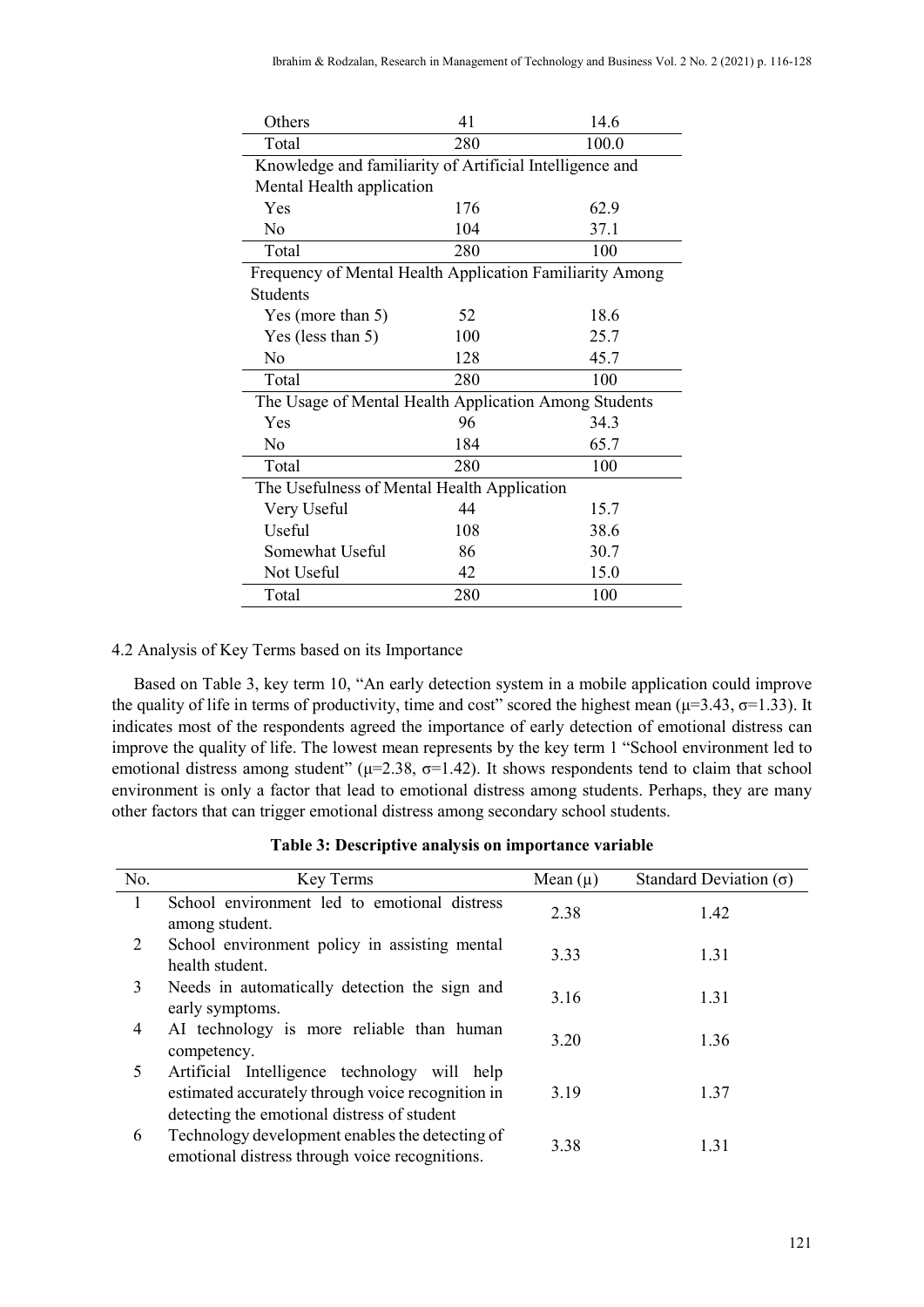|    | Data collection are massive to increase AI        | 3.17 | 1.32 |
|----|---------------------------------------------------|------|------|
|    | technology capabilities in detection.             |      |      |
| 8  | Increase the chances for students accessing their | 3.28 | 1.28 |
|    | mental health                                     |      |      |
| 9  | Rules and regulation that can safeguards user's   | 3.41 | 1.45 |
|    | data, privacy and security.                       |      |      |
| 10 | An early detection system in a mobile application |      |      |
|    | could improve the quality of life in terms of     | 3.43 | 1.33 |
|    | productivity, time and cost.                      |      |      |

#### 4.3 Analysis of Key Terms based on its Impact

From Table 4, highest mean was related to key term 1 "School environment led to emotional distress among student" ( $\mu$ =3.45,  $\sigma$ =1.34) and driver 10 "An early detection system in a mobile application could improve the quality of life in terms of productivity, time and cost" ( $\mu$ =3.43,  $\sigma$ =1.33). Therefore, more of respondents agreed that school environment have impact on emotional distress, while early detection of emotional distress lead to improve quality of life. The lowest mean is by the key term 7 "Data collection are massive to increase AI technology capabilities in detection" ( $\mu$ =2.69,  $\sigma$ =1.33).

| No. | Key Terms                                                                                                                                        | Mean $(\mu)$ | Standard Deviation $(\sigma)$ |
|-----|--------------------------------------------------------------------------------------------------------------------------------------------------|--------------|-------------------------------|
| 1   | School environment led to emotional distress<br>among student.                                                                                   | 3.45         | 1.34                          |
| 2   | School environment policy in assisting mental<br>health student.                                                                                 | 3.34         | 1.29                          |
| 3   | Needs in automatically detection the sign and<br>early symptoms.                                                                                 | 3.22         | 1.28                          |
| 4   | AI technology is more reliable than human<br>competency.                                                                                         | 3.37         | 1.26                          |
| 5   | Artificial Intelligence technology will help<br>estimated accurately through voice recognition in<br>detecting the emotional distress of student | 3.25         | 1.24                          |
| 6   | Technology development enables the detecting of<br>emotional distress through voice recognitions.                                                | 3.31         | 1.30                          |
| 7   | Data collection are massive to increase AI<br>technology capabilities in detection.                                                              | 2.69         | 1.33                          |
| 8   | Increase the chances for students accessing their<br>mental health                                                                               | 3.30         | 1.33                          |
| 9   | Rules and regulation that can safeguards user's<br>data, privacy and security.                                                                   | 3.40         | 1.34                          |
| 10  | An early detection system in a mobile application<br>could improve the quality of life in terms of<br>productivity, time and cost.               | 3.45         | 1.31                          |

#### **Table 4: Descriptive analysis on impact variable**

#### 4.4 Analysis of Key Terms based on its Uncertainty

Based on Table 5, all key terms have mean average below 3.00 except for key term 6 "Technology development enables the detecting of emotional distress through voice recognitions" ( $\mu$ =3.00,  $\sigma$ =1.38). Even though this key term 6 scored highest mean, but still respondents still have moderate certainty that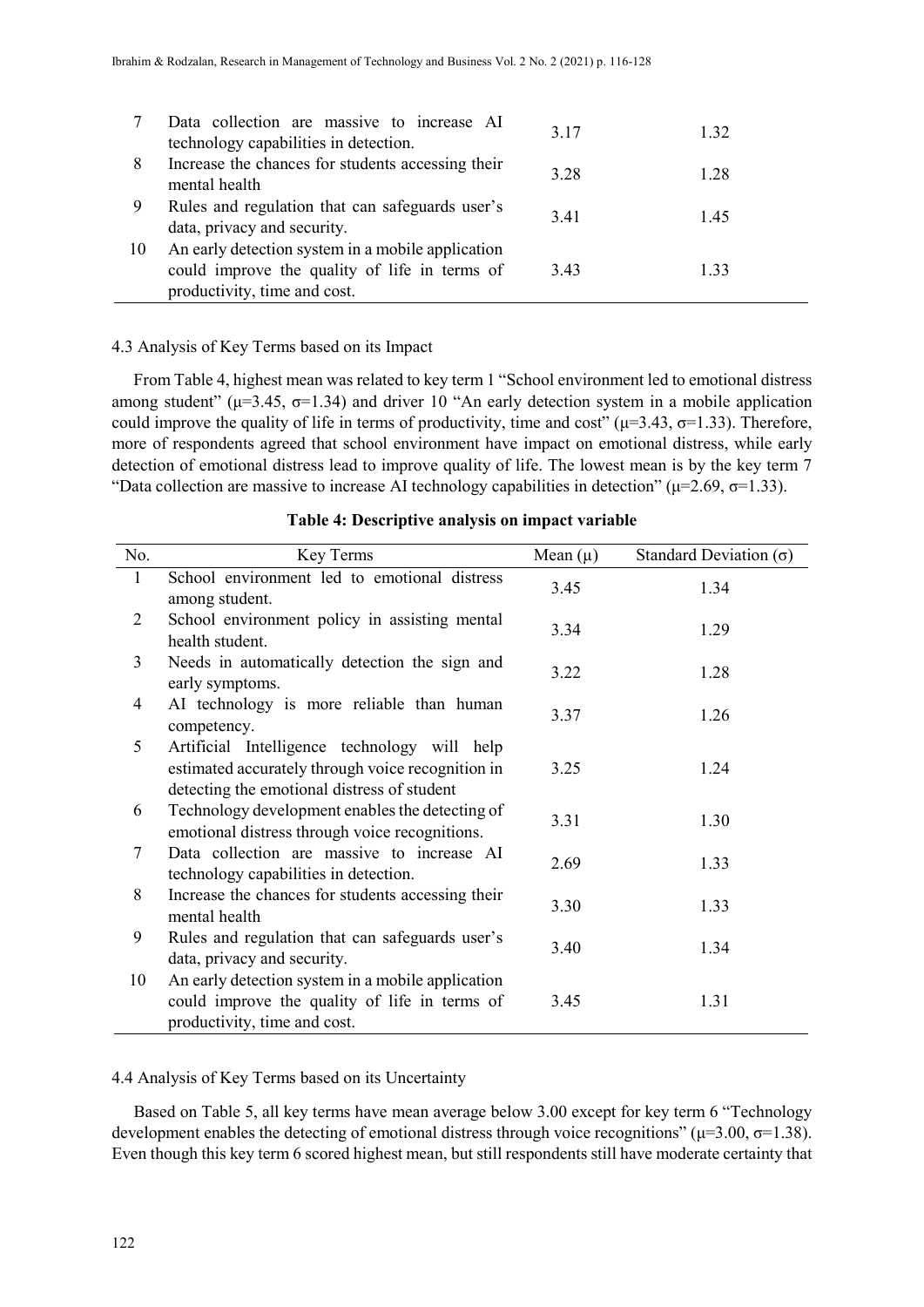the technology able to detect emotional distress. The lowest mean score was 2.80, for the key term 1 "School environment led to emotional distress among student."

| No.          | Key Terms                                                                                                                                        | Mean $(\mu)$ | Standard Deviation $(\sigma)$ |
|--------------|--------------------------------------------------------------------------------------------------------------------------------------------------|--------------|-------------------------------|
| $\mathbf{1}$ | School environment led to emotional distress<br>among student.                                                                                   | 2.80         | 1.49                          |
| 2            | School environment policy in assisting mental<br>health student.                                                                                 | 2.90         | 1.38                          |
| 3            | Needs in automatically detection the sign and<br>early symptoms.                                                                                 | 2.98         | 1.30                          |
| 4            | AI technology is more reliable than human<br>competency.                                                                                         | 2.96         | 1.36                          |
| 5            | Artificial Intelligence technology will help<br>estimated accurately through voice recognition in<br>detecting the emotional distress of student | 2.96         | 1.34                          |
| 6            | Technology development enables the detecting of<br>emotional distress through voice recognitions.                                                | 3.00         | 1.38                          |
| 7            | Data collection are massive to increase AI<br>technology capabilities in detection.                                                              | 2.86         | 1.35                          |
| 8            | Increase the chances for students accessing their<br>mental health                                                                               | 2.93         | 1.43                          |
| 9            | Rules and regulation that can safeguards user's<br>data, privacy and security.                                                                   | 2.89         | 1.50                          |
| 10           | An early detection system in a mobile application<br>could improve the quality of life in terms of<br>productivity, time and cost.               | 2.88         | 1.33                          |

**Table 5: Descriptive analysis on uncertainty variable**

# 4.5 Impact-Uncertainty Analysis

Impact-uncertainty was analysed by plotting the mean of variables impact and uncertainty in a graph. Two key terms with the highest mean value of variables impact and uncertainty will be used for determining the future scenario. The mean of impact and uncertainty variables are illustrated in Table 6. Hence, all the data have been plotted as in Figure 1 and two key terms were used in generating the future scenario. The highest plot in the graph will be picked as the, main two key terms.

|  | Table 6: Mean of key terms based on its impact and uncertainty |
|--|----------------------------------------------------------------|
|  |                                                                |

| No. | Key Terms                                         | Impact | Uncertainty |
|-----|---------------------------------------------------|--------|-------------|
|     | School environment led to emotional distress      | 3.45   | 2.80        |
|     | among student.                                    |        |             |
| 2   | School environment policy in assisting mental     | 3.34   | 2.90        |
|     | health student.                                   |        |             |
| 3   | Needs in automatically detection the sign and     | 3.22   | 2.98        |
|     | early symptoms.                                   |        |             |
| 4   | AI technology is more reliable than human         | 3.37   | 2.96        |
|     | competency.                                       |        |             |
| 5   | Artificial Intelligence technology will help      | 3.25   | 2.96        |
|     | estimated accurately through voice recognition in |        |             |
|     | detecting the emotional distress of student       |        |             |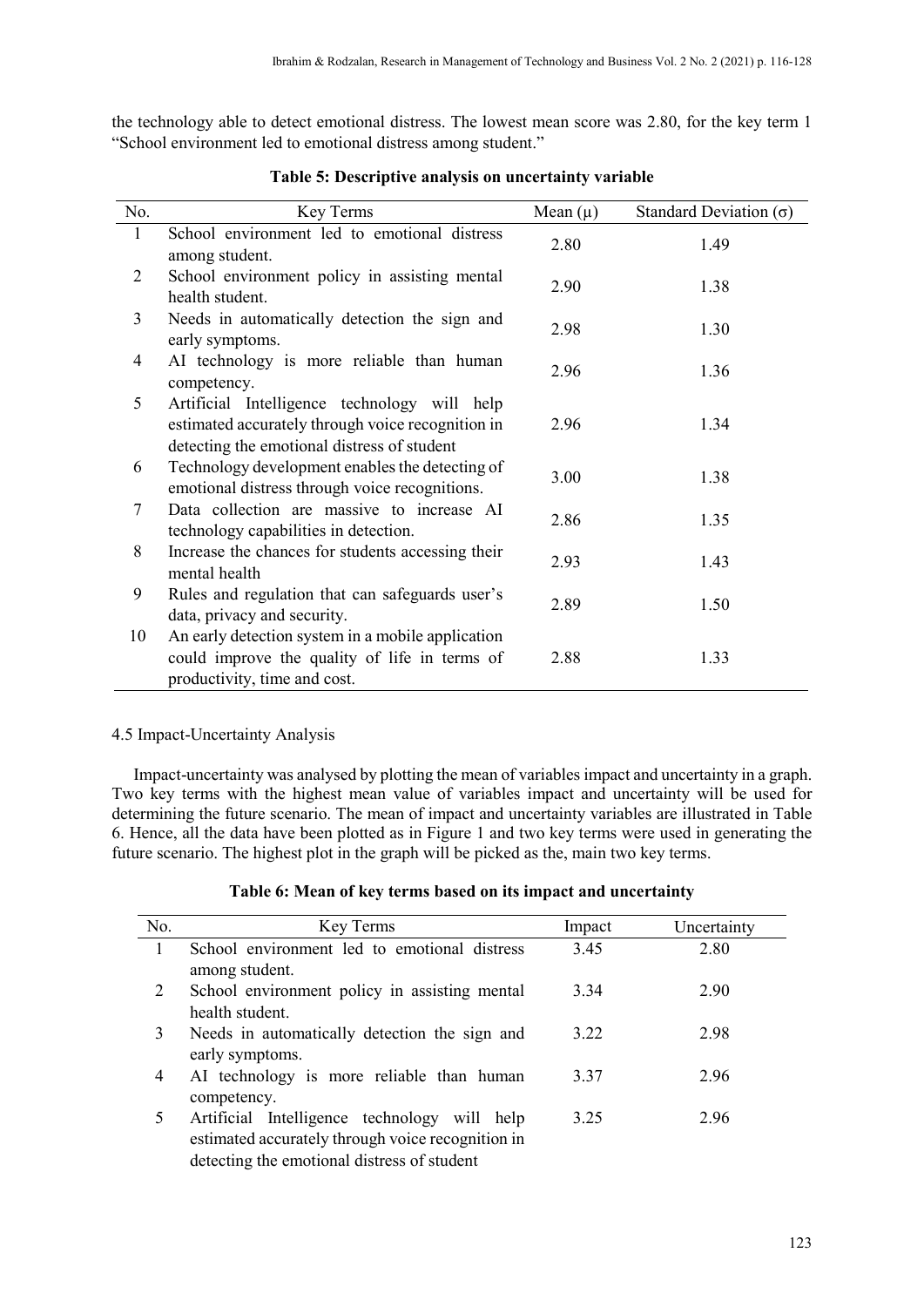| 6  | Technology development enables the detecting of<br>emotional distress through voice recognitions.                                  | 3.31 | 3.00 |
|----|------------------------------------------------------------------------------------------------------------------------------------|------|------|
|    | Data collection are massive to increase AI<br>technology capabilities in detection.                                                | 2.69 | 2.86 |
| 8  | Increase the chances for students accessing their<br>mental health                                                                 | 3.30 | 2.93 |
| 9  | Rules and regulation that can safeguards user's<br>data, privacy and security.                                                     | 3.40 | 2.89 |
| 10 | An early detection system in a mobile application<br>could improve the quality of life in terms of<br>productivity, time and cost. | 3.45 | 2.88 |



#### **Uncertainty**

## **Figure 1: Impact-uncertainty of the key terms**

As illustrated in Figure 1, top two key terms were identified which have the highest impact and uncertainty for the future trends of Artificial Intelligence (AI) application through voice recognition in assisting and detecting emotional distress among secondary school students. An early detection system in a mobile application could improve the quality of life in terms of productivity, time and cost (KT10) has the highest impact and technology development enables the detecting of emotional distress through voice recognitions (KT6) has the highest uncertainty. These two key terms (KT6 and KT10) were used to build a scenario analysis in exploring the future trends of Artificial Intelligence (AI) application through voice recognition in assisting and detecting emotional distress among secondary school students.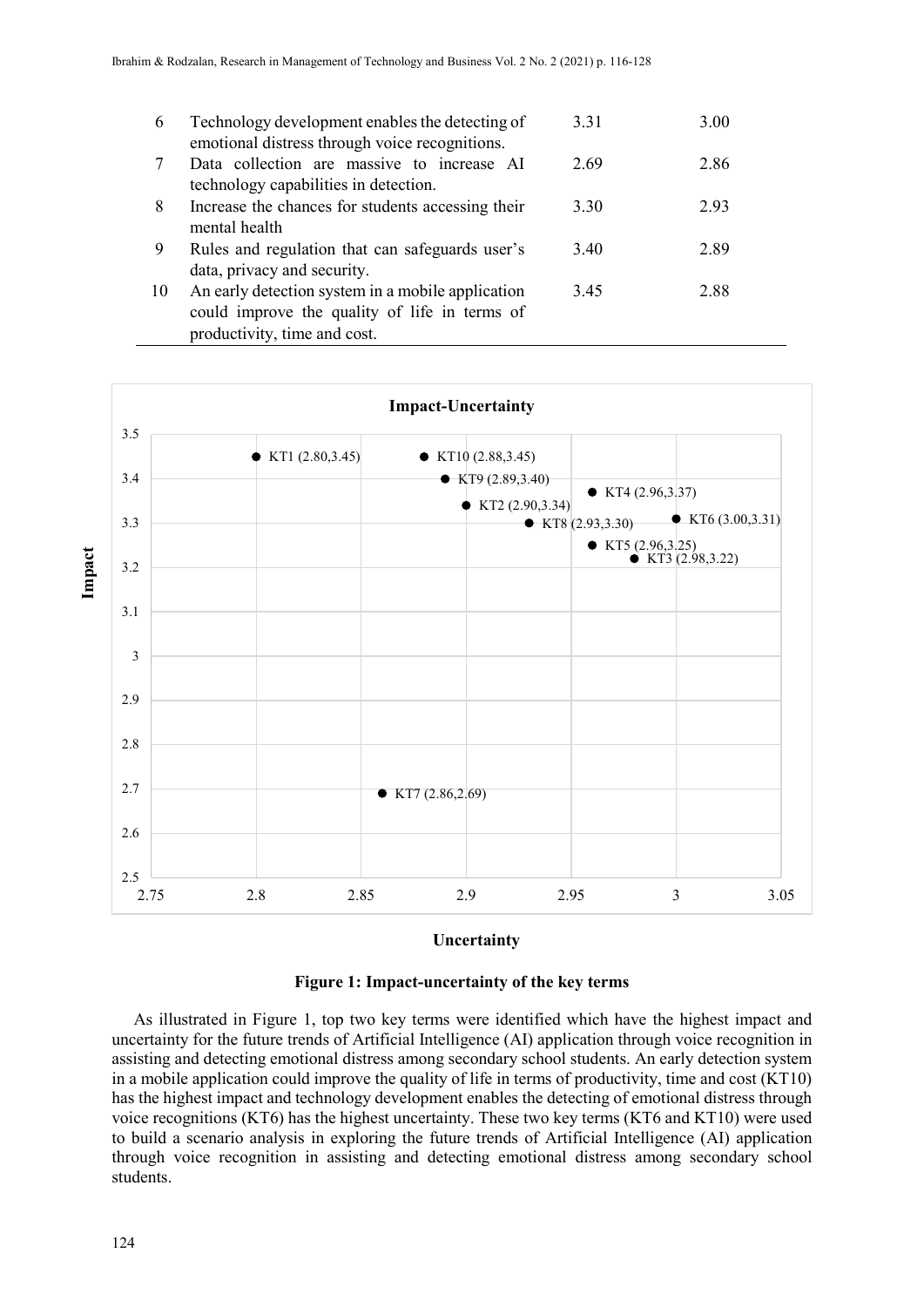#### 4.6 Discussion

# *(a) Issues and Drivers of Artificial Intelligence (AI) Application through Voice Recognition in Detecting and Assisting Emotional Distress among Secondary School Students*

 In this segment, the researcher conducts a literature review that circles around artificial intelligence based on previous study. The dilemma and vital drivers of the STEEPV have been be discussed. The methods of STEEPV would explore societal, technical, cultural, fiscal, political, and value problems. It would discuss all the challenges and requirements for using A.I. Technology to identify and support high students with emotional distress. The researcher identified all the key and drivers issues by outsourcing from secondary data. All the readings are from article, journal or any newspaper from internet that regarding to this study have been break down into issues and drivers related to social, technological, economics, environmental, political and values. After that, all the identified drivers and issues were used as the questionnaire to measure the level of importance, impact and uncertainty. The result has been achieved by giving out survey through Google Form and distributed to secondary students in Johor Bahru. All the data have been collected and analysed. Researcher have found out that the driver for this study is technology development enables the detecting of emotional distress through voice recognitions and the needs in automatically detection of the sign and early symptoms for students.

# *(b) Future trends of Artificial Intelligence (AI) Application through Voice Recognition in Detecting and Assisting Emotional Distress among Secondary School Students*

 Two key terms from impact and certainty analysis were used to define the scenario space and to shape narrative production and predetermined elements to define the strategic issues that needed to be addressed across all the scenarios. The direction of change will follow the positive and negative polarity. The positive polarity will be on right hand side while the negative will be in the left-hand side. So, these two key key terms in this study which are an early detection system in a mobile application could improve the quality of life in terms of productivity, time and cost (KT10) and technology development enables the detecting of emotional distress through voice recognitions (KT6). Figure 2 shows the four scenarios that were developed for this research.

|                              |                                                                  | High technology development                                                                                  |                           |
|------------------------------|------------------------------------------------------------------|--------------------------------------------------------------------------------------------------------------|---------------------------|
| Slow detection               | Scenario 2<br>Insufficient<br>technology                         | Scenario 1<br>Easier detection of<br>emotional distress                                                      | Fast detection of         |
| of sign and early<br>symptom | Scenario 4<br>Low adoption of<br>mobile application<br>in school | Scenario 3<br>No adoption of voice<br>recognition in the mobile<br>application<br>Low technology development | sign and early<br>symptom |

**Figure 2: Scenario building**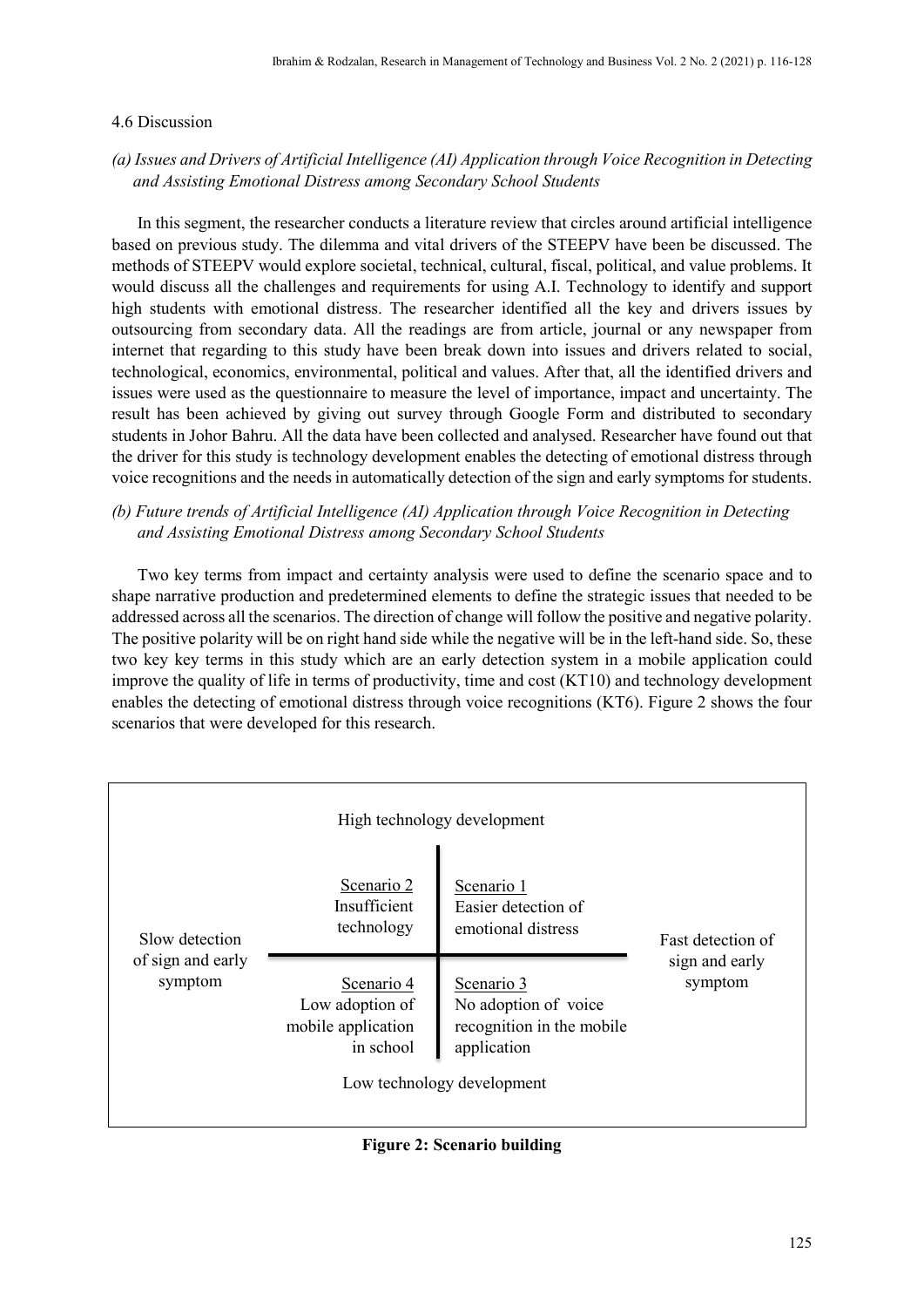In Scenario 1, the future where people will be able to succeed in the fast detection the sign and early symptoms for students and high technology development enables the detecting of emotional distress through voice recognitions. The advancement of technology for sensing emotions has given rise to a very lucrative potential in the private sector. Many start-ups have arisen in recent years, devoted almost entirely to a particular form of emotional recognition technology. A comprehensive analysis of emerging technology for the identification of human emotions. To this end, we discuss the various origins from which emotions can be read, along with existing technologies that have been built to identify them. As in Malaysia, the research in this is popular but they have started to get the idea of voice are one of the predictors for clinical depression. In 2016, a researcher from Kuala Lumpur stated that, Voice auditory characteristics derived from reading expression showed variable efficiency in estimating psychiatric distress ratings in both men and women. Speech characteristics is extremely predictive of HAMD scores in both men and women. The BDI-II scores for adults, respectively. The technique is possible for diagnostic applications in a range of clinical environments, since it can be applied during a typical clinical interview in a regular closed space and without rigid supervision.

 It is vital to develop appropriate framework of the development of the technology. The technology development will produce the result fast. It is because speech data is simple to collect clinically, its correlation with depression has been studied (Pan et al., 2019). For example, nearly 1,000 Chinese females participated in the study of the robustness of voice features in predicting depression. Several separate datasets have been used as a comparison sample. The result are four voice features contributed substantially to depression and that the contribution influence of the voice features alone reached 35.65 % (Nagelkerke's R2). In the classification modelling process, the voice data model has consistently higher predictive precision than the baseline demographic data model when evaluated on different dates. From all of this dataset, it can be combined with the artificial technology in detecting and assisting the emotional distress of students.

 Scenario 2 depicts insufficient technology. This is due to slow in detection of early sign and symptom even though high technology develop in voice recognition. To do this, Artificial Intelligence (AI) technology need machine learning algorithm to input a subset of patient data and modify their algorithm to accurately differentiate good versus managed subjects or in the case of care results, nonresponsible respondents. The AI will then work out the features in the data can better allow the machine to learn and make sure that their algorithm only includes certain data features, and verify their approach by checking how reliable assumptions can be made for the majority of the patients whose data it does not have. In shorts, lack of datasets can prevent the AI to detect the emotional distress of students.

 In Scenario 3, the researcher pointed out towards no adoption of voice recognition in the mobile application as the technology development of voice-recognition are low in future. In other word, there is no implementation in school and the students cannot be passed through voice recognition due to the effectiveness of the technology. Variabilities in acoustic material and speakers influence automated measurement of depression from speech signals influenced the variabilities in acoustic material and speakers (Afshan et al., 2018). Changes in the way people speak represent mood changes, but efforts to use this evidence have not proven scientifically useful so far. Prosodic (rhythm and intonation of a speaker's voice rises and falls) defects the dynamics of vocal tract resonances or formants that related to distress and alterations and experiments. Characteristics of voice consistency have not been effectively extended to Automatic depression diagnosis. One of the key causes, this is the meaning of the word 'quality of speech'. is the level of voice has been described using impressionistic marks, such as tense, rugged, and breathy with distinct meanings. So, in comparison, it is hard to be durable, to extract the aspects of the sound output from the speech signal in order to classify speech source characters (Afshan et al., 2018). This variability (prosodic, voice tone, and spectral characteristics) will outperformed the voice-recognition technology.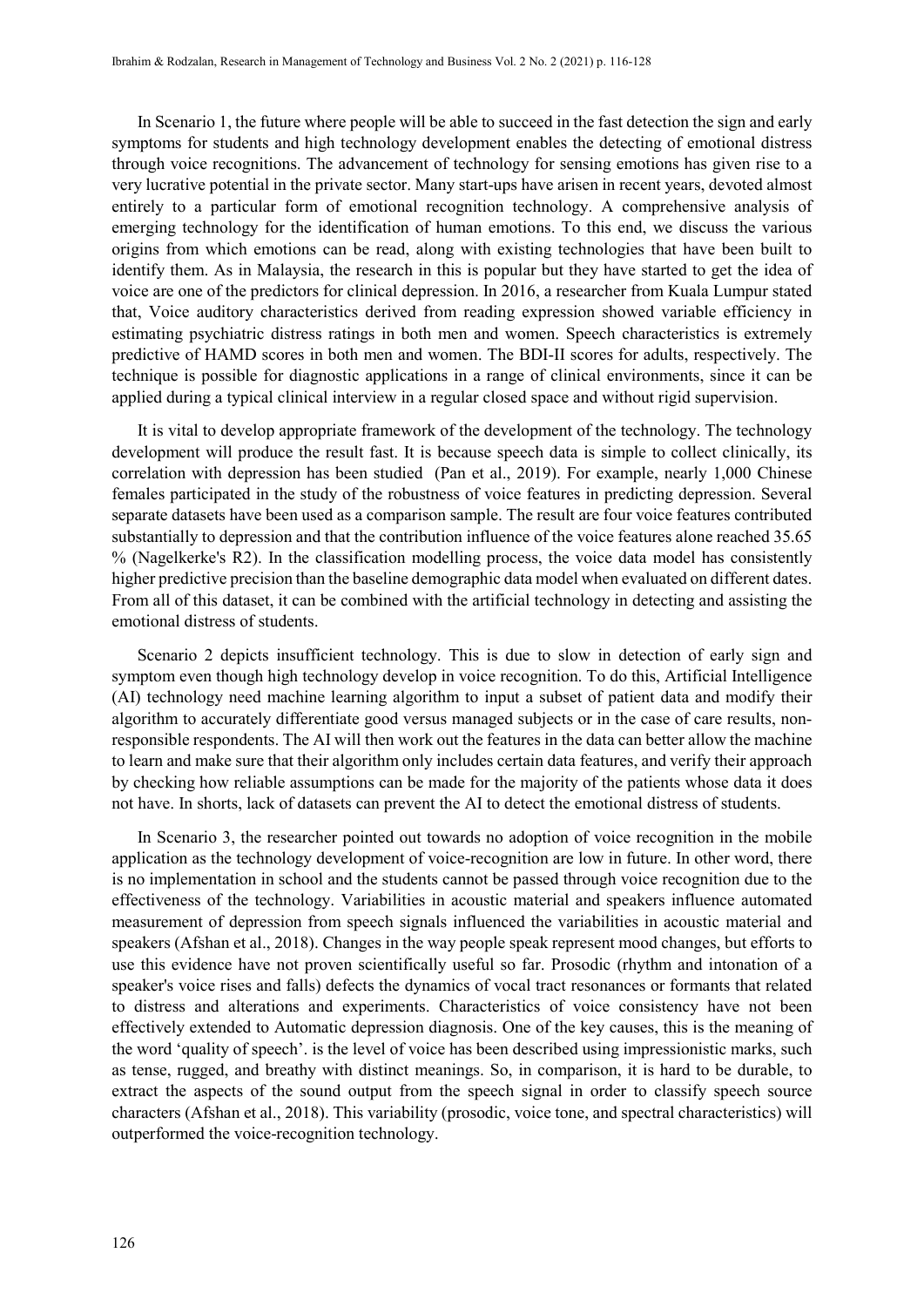Lastly, Scenario 4 depicts a worse scenario as still low adoption of mobile application in schools was forecasted . The current situation is even there are many of dataset have been develop in collecting the voice of patient but there is a stigma how it can be used effectively. For example, David Sontag, an MIT Assistant Professor specialized in machine learning and health care, is sceptical of the relevance of the work. One catch, he notes, is that training data were obtained during an interview with a real clinician, albeit one behind an avatar, so it's not clear whether the diagnosis will be completely automated. He stated that the idea how the technology work is interesting but it is not clear to used clinically. So, the use of mobile health applications may not be adopted if there is no clear line work how it will work and use to the students.

#### **5. Conclusion**

In conclusion, the first objective which is to identify issues and drivers that related artificial intelligence application through voice-recognition to detect and assisting emotional distress of secondary student in Malaysia Therefore, the two key drivers with the highest impact and uncertainty mean were chosen from impact-uncertainty analysis. The chosen key drivers were an early detection system in a mobile application could improve the quality of life in terms of productivity, time and cost and technology development enables the detecting of emotional distress through voice recognitions. Moreover, the second objective is to examine future trends of artificial intelligence application through voice-recognition to detect and assisting emotional distress of secondary student in Malaysia. There are four scenarios on the future trends that were discovered from scenario building, which are student's emotional distress can detect more easier through voice recognition, no adoption of voice-recognition in the mobile application, insufficient technology related to artificial intelligence in the mobile application and low adoption of mobile application in school.

#### **Acknowledgement**

The authors would like to thank the Technology and Innovation Management Focus Group and the Faculty of Technology Management and Business, Universiti Tun Hussein Onn Malaysia for its support.

#### **References**

- Afshan, A., Guo, J., Park, S. J., Ravi, V., Flint, J. & Alwan, A. (2018). Effectiveness of Voice Quality Features in Detecting Depression. *Interspeech,* pp. 1967-1680.
- Boyce, W. (2004). Young People in Canada: Their Health and Well-being Health Canada.
- Carstens, E. & Moberg, G. P. (2000). Recognizing Pain and Distress in Laboratory Animals. *Institute for Laboratory Animal Research, ILAR Journal, 41*(2), pp. 62-71.
- Canada's International Development Research Centre (IDRC). (2020). Government AI Readiness Index 2020. Retrieved on September 1, 2021, from https://static1.squarespace.com/static/58b2e92c1e5b6c828058484e/t/5f7747f29ca3c20ecb598f7c/1 601653137399/AI+Readiness+Report.pdf
- Chonghui, L., Menon, S. & Rajaendram, R. (2018). Too Many Teens Suffering from Stress. Retrieved on September 1, 2021, from https://www.thestar.com.my/news/nation/2018/10/12/too-many-teenssuffering-from-stress-examoriented-culture-not-only-affecting-students-but-teachers-a/
- Jones, D. E., Greenberg, M. & Crowley, M. (2015). Early Social-Emotional Functioning and Public Health: The Relationship Between Kindergarten Social Competence and Future Wellness. *American Journal of Public Health, 105*(11), pp. 2283-2290.